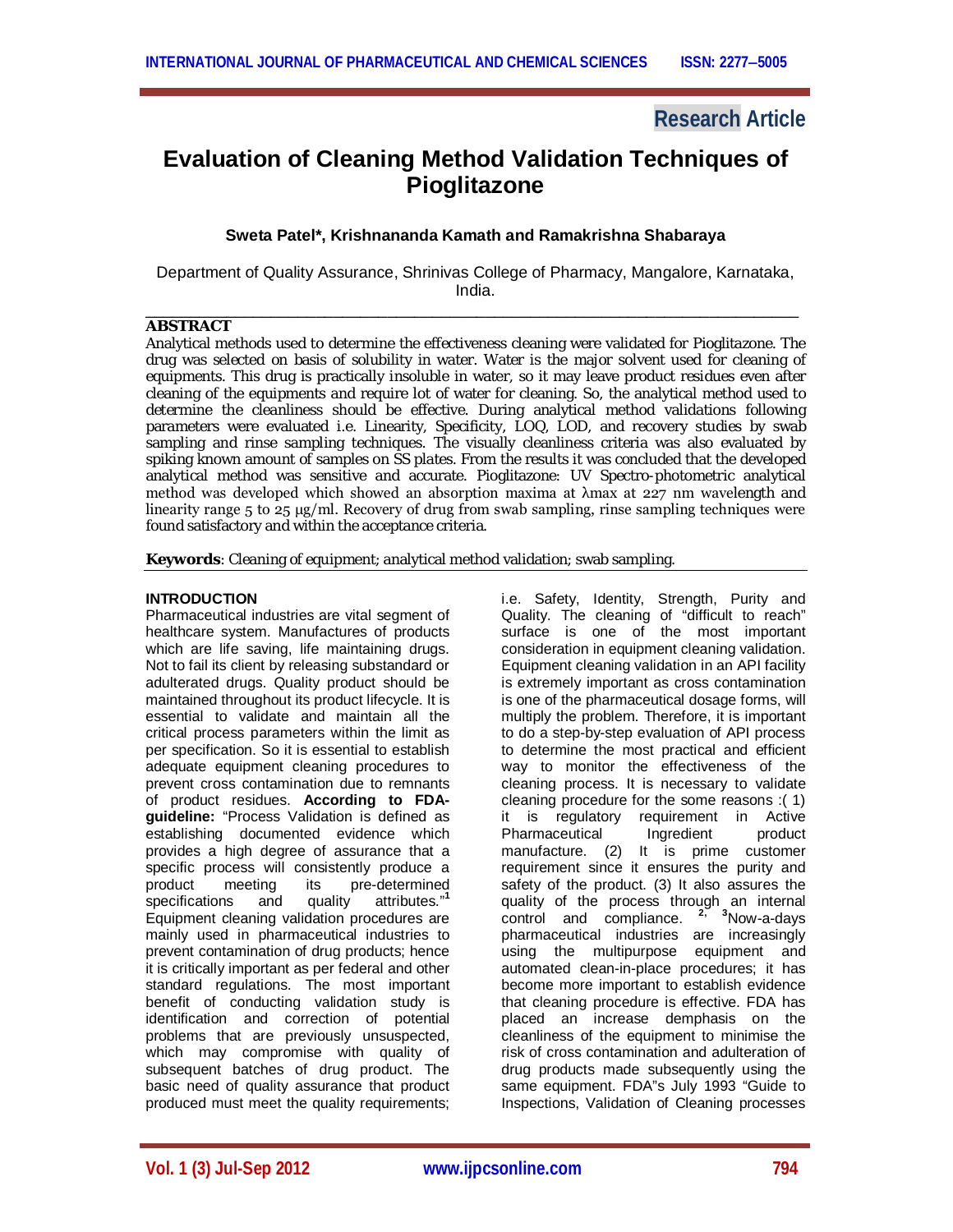requires companies to have "written general procedures on how cleaning processes will be validated, and these procedures" should address issues such as sampling procedures, analytical methods to be used, including the sensitivity of those methods. Analytical method should establish evidence that particular method will give expected and reproducible results up to acceptance or ppm levels. As per ICH Q2guideline, typical validation parameters which should be considered are Accuracy, ment contains Linearity, Repeatability, Specificity, Detection Limit, Quantitation Limit.<sup>4</sup> Pioglitazone is a Hypoglycemic agents. Pioglitazone is practically insoluble in water and insoluble in ether. Soluble in N, N-dimethyl

formamide, slightly soluble in anhydrous ethanol, soluble in acetonitrile.**<sup>7</sup>** Structure:



#### **Objective**

The cleaning validation is to verify the effectiveness of the cleaning procedure for removal of product residues, degradation products, preservatives, excipients, and /or cleaning agents as well as the control of potential microbial contaminants. It is necessary to ensure that there is no risk associated with cross-contamination of active ingredients. Cleaning procedures must strictly follow carefully established and validated methods. The main objective of cleaning validation of equipment /utensils /components is to demonstrate sufficient documented evidence to ensure that the cleaning process can consistently remove residue of the subjected product below the established Acceptance Criteria.

The objectives of the study are

□Selection of Drug based upon the solubility of drug in water, because water is major solvent used for cleaning of equipment.

□Analytical method validation as per ICH Q2 guideline for selected API

Validation sampling methods (swab and rinse sampling) which are used Cleaning validation study.

□The study also involves finding out criteria for visual cleanliness limit for selected drug by impregnating known amount of drug on SS plates.

## **EXPERIMENTAL**

#### **Performing solubility studies of drug:**

The worst case selection based on solubility studies of active ingredients shall be doneto select a least soluble molecule (The lesser the solubility greater will be the difficulty to remove the residue from surface).The least soluble molecule is taken forthe analysis of cleaning validation because water is the major solvent used for cleaning.

| <b>DESCRIPTIVE TERM</b>  | APPROX.VOL OF SOLVENT IN<br>ml/gm SOLUTE                |  |
|--------------------------|---------------------------------------------------------|--|
| Very Soluble             | Less than 1                                             |  |
| <b>Freely Soluble</b>    | From 1-10                                               |  |
| Soluble                  | From 10-30                                              |  |
| <b>Sparingly Soluble</b> | From 30-100                                             |  |
| <b>Slightly Soluble</b>  | From 100-1000                                           |  |
| Very Slightly soluble    | From 1000-10,000                                        |  |
| Practically insoluble    | More than 10,000                                        |  |
| Partly Soluble           | Mixture of which only some of the<br>component dissolve |  |

#### **Table 1: Solubility Index as Per Indian Pharmacopoiea**

Pioglitazone solution was prepared by weighing 10 mg Pioglitazone drug and dilutedto 100 ml with water then dilute with water several times till it becomes clear solution and solubility factor was calculated.

#### **Preparation of solvent mixture**

Mix 800.0 ml of acetonitrile and 200.0 ml of water to get (4:1) solvent mixture.

## **DETERMINATION of λ max. Preparation of 10μg/ml solution**

Weighed accurately 100 mg of Pioglitazone and diluted to 100.0 ml solvent mixture.From this 1.0 ml of above solution was taken and diluted to 100.0 ml with the solventmixture to get a concentration of 10 μg/ml solution. λmax were determined in therange of 200 to 400 nm by UV spectrophotometer using solvent mixture as a blank.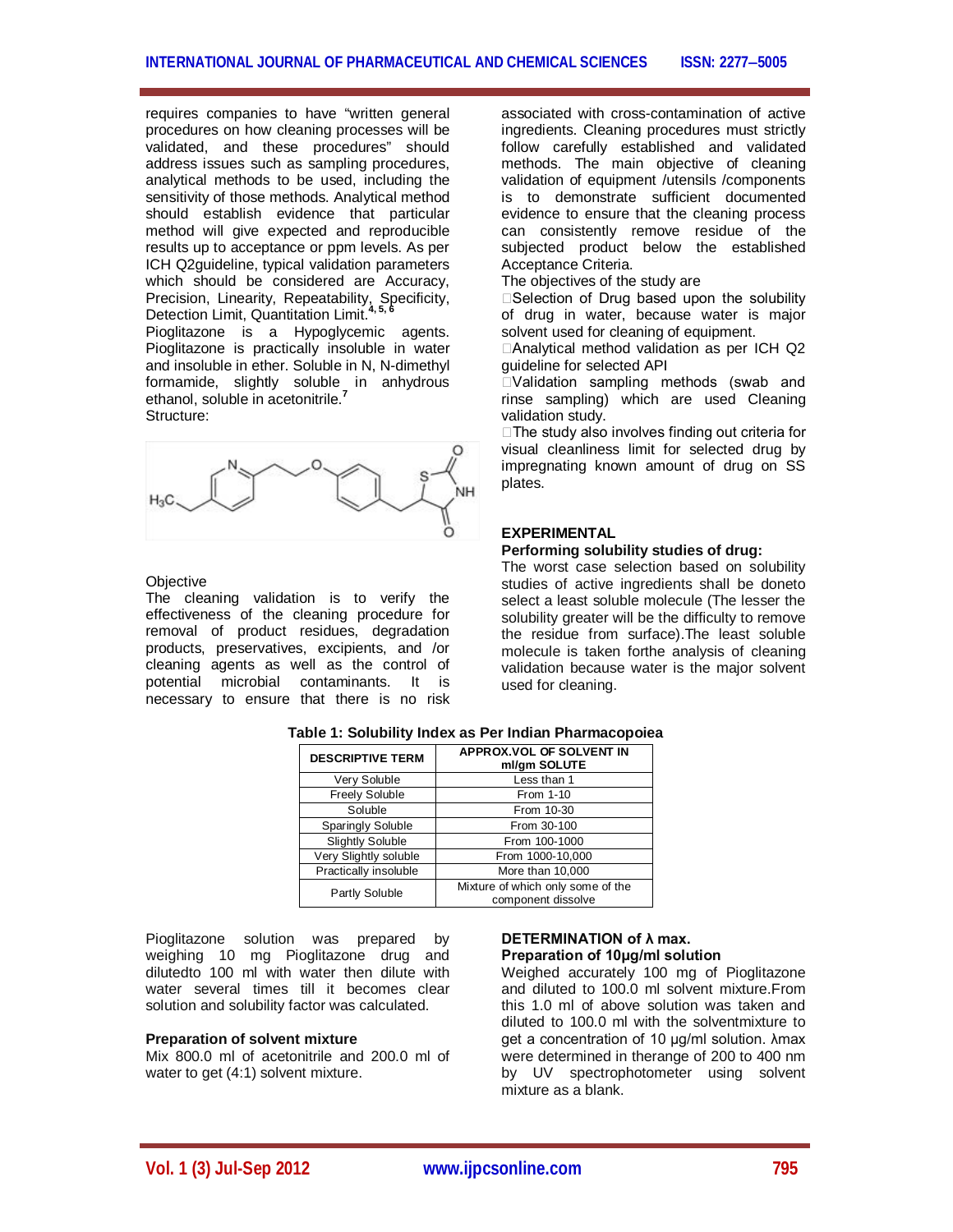# **CLEANING METHOD VALIDATION**

The following parameters shall be checked: Linearity ,Specificity, Limit of detection, Limit of Quantitation, repeatability, reproducibility, Stability, Blank swab interference analysis, Recovery from swab sample, Recovery from S.S plate, Recovery from Rinse solution.

# **LINEARITY**

Linearity assessed by analysing working standard solution of concentration in range of 0, 5, 10, 15, 20, 25 μg/ml. Absorbance was measured at 227 nm. Tabulate the results and plot the graph of absorbance v/s concentration and regression coefficien t was calculated.The result was given in tablNo.1 and graph was given in Figure No.1.

Limit: The regression coefficient should not be less than 0.98.

# **SPECIFICITY AND SELECTIVITY**

Pioglitazone 10 μg/ml working standard solution was prepared in solvent mixture and absorbance was measured at 227 nm by taking the solvent mixture as a blank. The absorbance of the same concentration solution was measured six times. The result was given in Table No.2.

#### **REPRODUCIBILITY**

Prepare 10 μg/ml solution of Pioglitazone Absorbance was measured at 227 nm in UV spectrophotometer in two instruments that is instrument -1 (Jasco) and Instrument-2(Simadzu). This procedure was repeated for 20 μg/ml. Three readings were taken and mean and standard deviation was calculated. The result was given in Table No.3.

# **LIMIT OF DETECTION AND LIMIT OF QUANTITATION**

100 mg of Pioglitazone was accurately weighed and diluted to 100.0 ml by using the solvent mixture that is 1000 μg/ml. From that 10.0 ml solution was taken and diluted to 100.0 ml with the solvent mixture that is 100 μg/ml. From that 6 different concentration were prepared that is 5, 10, 15, 20, 25, and 30μg/ml. Absorbance was measured at 227 nm in UV spectrophotometer. Six reading were taken for each concentration. Standard deviation, LOD and LOQ was calculated. The result was given in Table No.4 and graph was given in Figure No.2.

$$
LOD = \frac{3\sigma}{S}
$$

$$
LOQ = \frac{10\sigma}{S}
$$

Where,  $\sigma$  = standard deviation s = slope of the calibration curve.

# **REPEATABILITY**

Standard solutions of Pioglitazone (5, 10, 15, 20, 25, and 30μg/ml) were prepared. Absorbance was measured at 227 nm by taking the solvent mixture as a blank. The absorbance of the same concentration solution was measured six times and RSD was calculated. The result was given in Table No.5.

# **STABILITY OF PIOGLITAZONE**

Pioglitazone 10 μg/ml working standard solution was prepared in solvent mixture and absorbance was measured at time intervals 1 hr that is 0, 1, 2, 3, 4, 5, 6, 7, 8 and 24hrs at 227 nm. The result was given in Table No.6.

Limit: RSD readings at different time interval should be less than 2%. The time at which the absorbance value does not vary by  $\pm$  5% to that of initial reading, will be the time limit within which the standard solution can be used.

# **METHODS**

## SAMPLING METHOD FOR **PIOGLITAZONE Blank swab**

Six polyurethane Texwipe swabs were washed with distilled water and dried.10.0 ml solvent mixture was taken in test tube and that dried swab was dipped in solvent mixture. Absorbance was measured at λmax 227 nm. This procedure was repeated for remaining swabs. Mean of the absorbance value were calculated. The result was given in Table No.7.

# **Recovery study from Swabs Spiked with Solution**

#### **Standard solution**

Six different standard solutions 50, 100, 200, 300, 400 and 500 μg/ml were prepared in the solvent mixture from the Pioglitazone working standard solution. From the above solution 0.5 ml solution was taken and added directly into test tube containing10.0 ml solvent mixture. Absorbance was measured at λmax 227 nm. The result was given in Table No.8.

#### **Recovery study of swab sample**

Polyurethane swabs were taken washed with distilled water and dried. 0.5 ml of 50,100, 200, 300, 400 and 500 μg/ml were taken and slowly delivered with the help of graduated pipette on the tip of the swab so as to absorb the solution properly by the swab. The spiked swabs were placed individually in test tube containing 10.0 ml solvent mixture. Slowly stirred and allowed the bubble to subside before taking the absorbance. Absorbance was measured at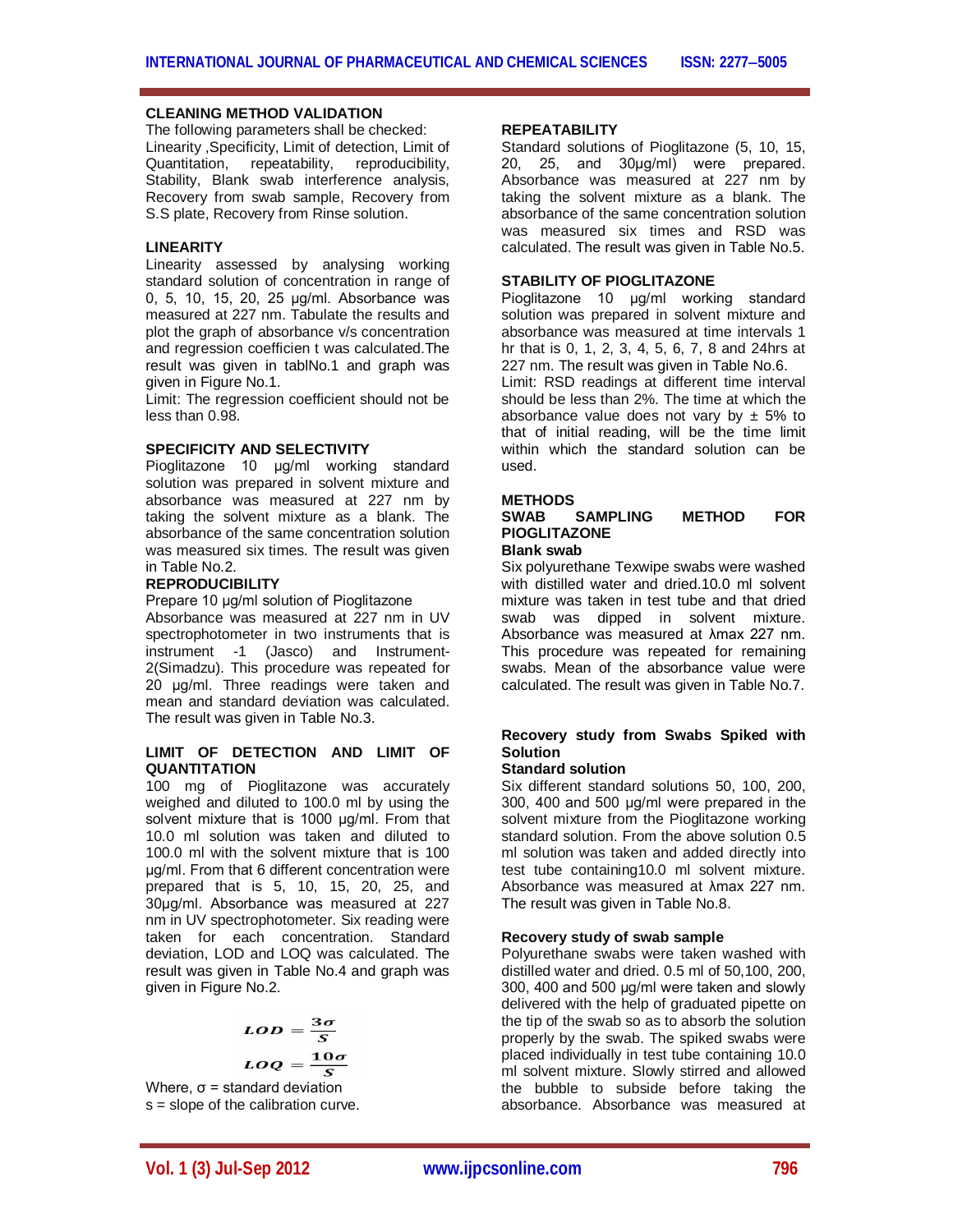λmax 227 nm. From this absorbance value Blank swab was subtracted to obtain corrected absorbance. Percentage recovery; mean percentage recovery was calculated. RSD for each set of swabs was calculated. The result was given in Table No.8 and graph was given in Figure No.3 and 4.

# **Plate recovery study from Swabs Spiked on SS plates**

0.5 ml above standard concentration was spreaded in 2 x 2 inch square area of

S.S.plate and dried. Swab was striked on one side in a horizontal direction, and with the other side in a vertical direction back and forth to cover the entire area. Swab was placed in test tube containing 10.0 ml of solvent mixture. Stirred and absorbance was measured at 227 nm. The experiment was repeated. Percentage recovery was calculated. The result was given in Table No.9 and graph was given in Figure No.5 and 6.

Swab 1 Side 2



Limit: The minimum percentage recovery should be more than 90%. RSD should be less than 10%.

# **RINSE RECOVERY FROM SS PLATE SPIKED WITH SAMPLE**

Six different standard solutions that are 50, 100, and 200, 300, 400 and 500 μg/ml were prepared in the solvent mixture from the Pioglitazone working standard solution.0.5 ml standard solution was dispersed in 2 x 2 inch square area on plate anddried.10.0 ml solvent mixture was added on S.S plate and it was rinsed. Collected rinsed sample was measured at 227 nm in UV spectrophotometer. The experiment was repeated triplicate. Calculate the %Recovery. The result was given in Table No.10 and graph was given in Figure No.7 and 8.

# Step<sub>2</sub> Flip swab over, swab in perpendicular direction

Limit: The minimum percentage recovery should be more than 85%. RSD should be less than 10%.

# **VISUAL CLEAN METHOD**

Standard solutions of Pioglitazone 25, 50, 75, 100, and 200, 300, 400 and 500 μg/ml were prepared. 0.5 ml standard solution was taken and dispersed in 2 x 2 inch square area of S.S. plate by using graduated pipette. It was properly dried. Check for the visibility of the residue.

The result was given in Table No.11 and 12.

# **RESULTS AND DISCUSSION**

Results of evaluation of cleaning method Validation techniques of pioglitazone are discussed below.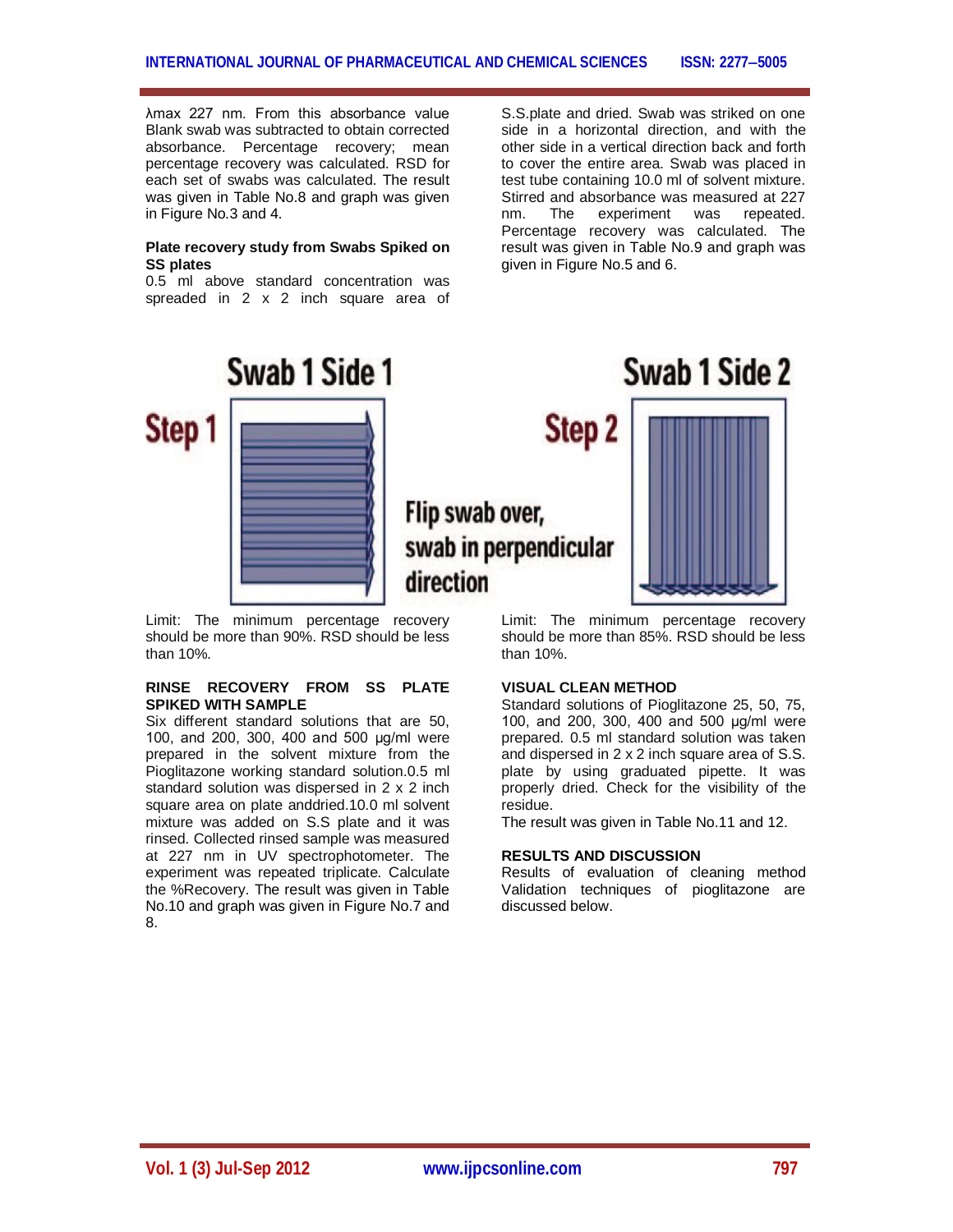| S. No.         | <b>Validation Parameter</b>                                              | <b>Results</b>                                                                                                                                                                          |  |
|----------------|--------------------------------------------------------------------------|-----------------------------------------------------------------------------------------------------------------------------------------------------------------------------------------|--|
|                | Solubility of Pioglitazone                                               | Practically Insoluble in water                                                                                                                                                          |  |
| 2              | Determination of $\lambda$ max                                           | Absorption maxima at $\lambda$ max at 227 nm in solvent mixture (Acetonitrile :<br>Water $(4:1)$                                                                                        |  |
| 3              | Linearity and Range                                                      | Regression coefficient for linearity of the Pioglitazone working standard<br>solution was found to be 0.998 in the range of 5-25 µg/ml.                                                 |  |
| 4              | Specificity and Selectivity                                              | Method was selective, No interference of Solvent or Swab during analysis of<br>drua.                                                                                                    |  |
| 5              | Reproducibility or<br>Ruggedness                                         | Std. conc. solutions of 10 and 20µq/ml were checked by using two different<br>make instruments. No significant difference in absorbance.                                                |  |
| 6              | Repeatability                                                            | Different concentrations i.e. 5, 10, 15, 20, 25 µg/ml were prepared no much<br>variation in absorbance values for each concentration. The percentage RSD<br>was found within the limit. |  |
| $\overline{7}$ | Limit of Detection<br>Limit of Quantification                            | $0.405 \mu g$<br>$1.35 \mu g$                                                                                                                                                           |  |
| 8              | Stability of Pioglitazone<br>Solution                                    | The prepared standard solution can be used up to 24 hrs at room<br>temperature                                                                                                          |  |
| 9              | <b>Swab Sampling Method:</b><br>Blank swab absorbance<br>(Interference): | No Interference of swab during analysis.                                                                                                                                                |  |
| 10             | Recovery Study from Swabs Spiked with<br>Std. Solutions                  | Percentage recovery from the swab samples were more than 90%. RSD was<br>found to be less than 5%.                                                                                      |  |
| 11             | Plate Recovery Study from<br>Swabs Spiked on SS Plates                   | Percentage of recoveries from the SS plate by using swab was more than<br>85%. RSD was found to be less than 5%.                                                                        |  |
| 12             | Recovery from Rinse<br>Samples.                                          | Rinse recovery was found to be within limit i.e. more than 85%. Mean Rinse<br>recovery was found to be 89.69%                                                                           |  |
| 13             | Visual Clean Method                                                      | Above 80 µg/ml was Visible                                                                                                                                                              |  |

# **CONCLUSION**

Analytical methods for validation of cleaning procedures for Pioglitazone was developed. The validation study was carried out as per ICH Q2guideline. Recovery studies were carried out by both Swab and Rinse samplingtechniques.By employing visual examination of cleanliness by spiking known concentrationdrugs on SS plates were determined. This is first step to assess the cleanliness ofequipment. If product residue visible, till how much visibility there and was evaluatedand found out by swab and rinse sampling techniques. Swab sampling method: By this techniques recovery of drugs were found to be morethan 90%. It is a direct method of sampling, rather than indirect such as rinsesampling. Advantages swab sampling techniques are that, residues that are insolublecan be sampled by physical removal and areas that are hardest to clean and which arereasonably accessible can be evaluated. It is expected the swab will pick up all theresidues on the surface which can then be assaved. The reproducibility is The reproducibility is suspect,because of the human involvement. Sampling spiked surfaces with known amounts isoften served as a training method. The disadvantages of swabbing methods area) Inability to access some areas; these are usually the most difficult to clean areas. b) Assumes uniformity of contamination surface; invariably, contamination is notuniform, c) Must extrapolate sample area to whole surface; it can be difficult to estimate the total surface area of the equipment and the calculation also requires thatthe swab location be carefully measured and recorded.Rinse sampling method: By this techniques recovery of Pioglitazone was found to be more than 85%. The solubility of drug in solvent usedsampling plays an important role. Rinse samples allow sampling of a large surface area, inaccessible systems or those that cannot be routinely disassembled. Volume of solvent used for rinsing is critical to ensure accuracy of results. Rinse samples ontheir own are insufficient evidence of cleaning and should be used in combinationwith other sampling methods. It should be used in combination with swabs; togetherthey balance out the disadvantages.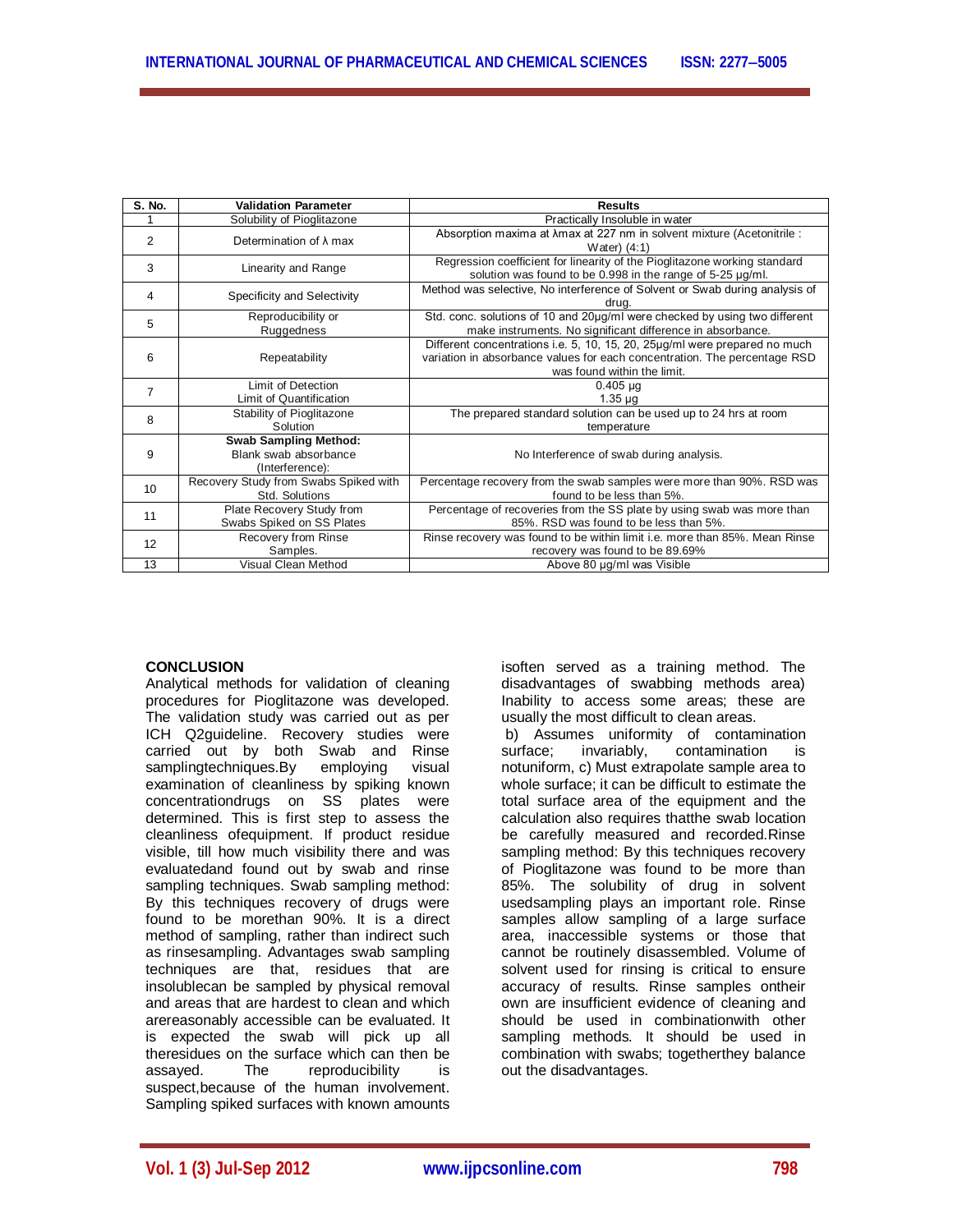Hence the Analytical method for validation of cleaning procedures for Pioglitazone was validated.

# **Table 1: Linearity of Pioglitazone Standard Solution at λmax 227nm**

| <b>Concentration</b><br>$(\mu q/m)$ | Absorbance        |
|-------------------------------------|-------------------|
|                                     | 0.000             |
| 5                                   | $0.221 \pm 0.005$ |
| 10                                  | $0.409 \pm 0.007$ |
| 15                                  | $0.623 \pm 0.003$ |
| 20                                  | $0.808 \pm 0.003$ |
| 25                                  | $0.999 \pm 0.004$ |

# **Table 2: Specificity and Selectivity of Pioglitazone at λmax 227nm**

| SI No. | ABS               |
|--------|-------------------|
|        | $0.411 \pm 0.002$ |
| 2      | $0.408 \pm 0.001$ |
| 3      | $0.405 \pm 0.004$ |
| Δ      | $0.400 \pm 0.004$ |
| 5      | $0.414 \pm 0.003$ |
| ี      | $0.402 \pm 0.001$ |

# **Table 3: Reproducibility of Pioglitazone at λmax 227nm**

| S. No. | Conc.(µg/ml) | Instrument 1<br>(Jasco) | Instrument 2<br>(Simadzu) | Inference      |
|--------|--------------|-------------------------|---------------------------|----------------|
|        |              | 0.409                   | 0.406                     |                |
|        | 10           | 0.407                   | 0.402                     | No significant |
| 3      |              | 0.411                   | 0.406                     | difference     |
|        | Mean         | $0.409 \pm 0.002$       | $0.404 \pm 0.002$         |                |
|        |              | 0.809                   | 0.805                     |                |
| 5      | 20           | 0.808                   | 0.802                     | No significant |
| 6      |              | 0.811                   | 0.806                     | difference     |
|        | Mean         | $0.809 \pm 0.001$       | $0.804 \pm 0.002$         |                |

# **Table 4: Limit of Detection and Limit of Quantification of Pioglitazone at λmax 227nm**

| Conc.<br>(µg/ml) |                 | <b>U</b>         | 1 L<br>∪ו         | oc<br>∠∪          | 25                |
|------------------|-----------------|------------------|-------------------|-------------------|-------------------|
| Mean $\pm$ SD    | $0.218 + 0.007$ | $.406 \pm 0.004$ | $0.618 \pm 0.005$ | $0.804 \pm 0.002$ | $0.991 \pm 0.009$ |

# **Table 5: Repeatability of Pioglitazone at λmax 227nm**

| Conc.<br>(µg/ml)  |                   | 10                | 15                | 20                | 25                |
|-------------------|-------------------|-------------------|-------------------|-------------------|-------------------|
| Mean $\pm$ SD     | $0.218 \pm 0.001$ | $0.406 \pm 0.004$ | $0.618 \pm 0.005$ | $0.804 \pm 0.002$ | $0.991 \pm 0.009$ |
| $CV =$<br>SD/Mean | 0.0045            | 0.0098            | 0.0080            | 0.0024            | 0.0090            |
| %RSD              | 0.45              | 0.99              | 0.81              | 0.25              | 0.91              |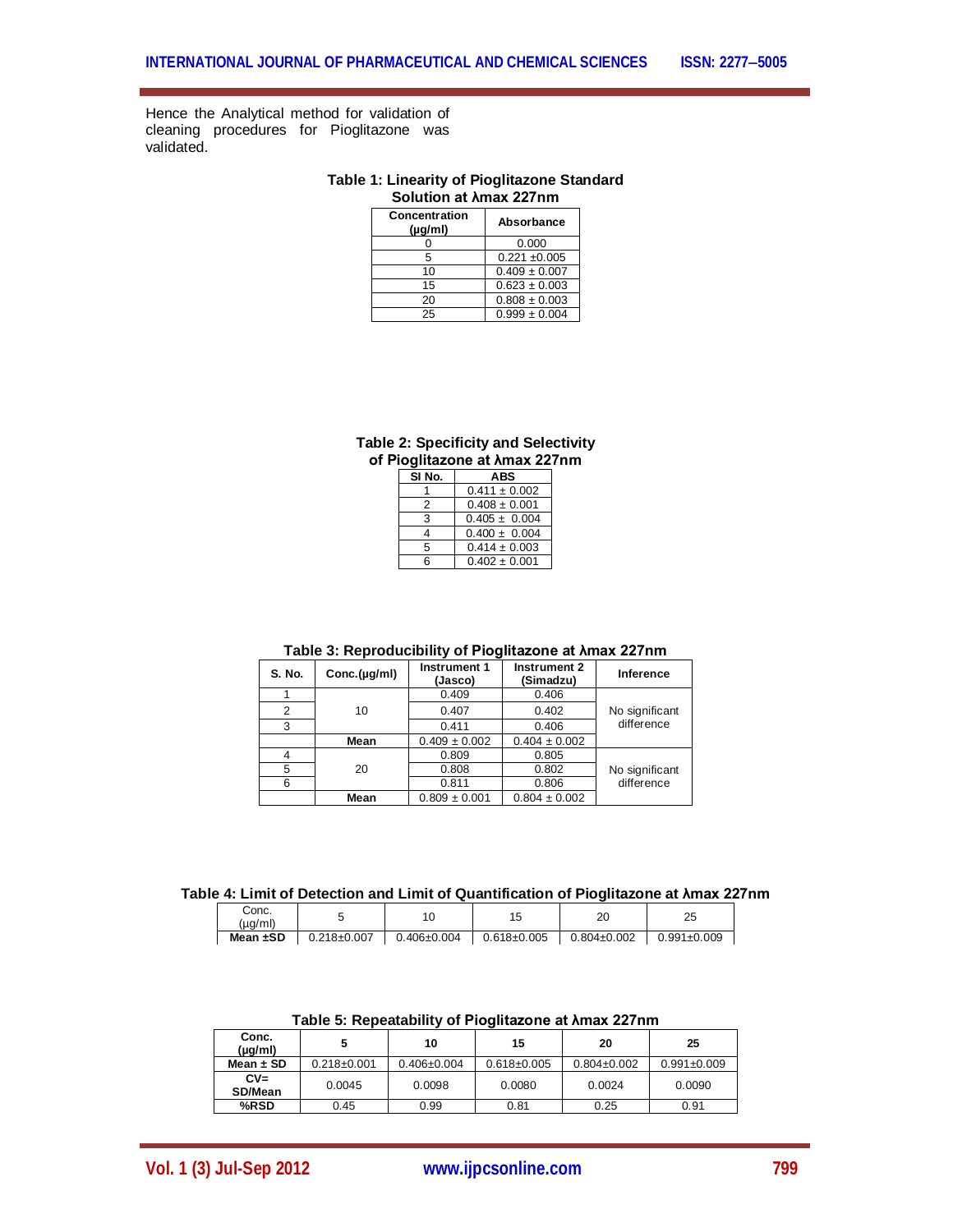| JIIAL AIIK<br>$\epsilon$ , $\epsilon$ |                   |  |  |  |  |
|---------------------------------------|-------------------|--|--|--|--|
| Time (hrs)                            | <b>ABS</b>        |  |  |  |  |
|                                       | $0.378 \pm 0.002$ |  |  |  |  |
|                                       | $0.375 \pm 0.001$ |  |  |  |  |
| 2                                     | $0.372 \pm 0.002$ |  |  |  |  |
| 3                                     | $0.370 \pm 0.003$ |  |  |  |  |
| 4                                     | $0.369 \pm 0.001$ |  |  |  |  |
| 5                                     | $0.366 \pm 0.002$ |  |  |  |  |
| 6                                     | $0.365 \pm 0.002$ |  |  |  |  |
|                                       | $0.361 \pm 0.001$ |  |  |  |  |
| 8                                     | $0.358 \pm 0.001$ |  |  |  |  |
| 24                                    | $0.360 \pm 0.005$ |  |  |  |  |

#### **Table 6: Stability of Pioglitazone Solutionat λmax227nm**

**Table 7: Blank swab absorbance (Interference) of Pioglitazone at λmax 227nm**

| PIOGIIIAZONE AL ANIAX ZZTINI |       |       |       |       |       |       |       |  |
|------------------------------|-------|-------|-------|-------|-------|-------|-------|--|
| Swab No.<br>Mean             |       |       |       |       |       |       |       |  |
| <b>Blank abs</b>             | 0.016 | 0.018 | 0.019 | 0.017 | 0.019 | 0.017 | 0.018 |  |

# **Table 8: Recovery Study from Swabs Spiked with Std. Solutions**

| Concentration of the Solution used for spiking the swab (ug/ml) |                   |                                                        |                                                |                   |                   |                 |  |
|-----------------------------------------------------------------|-------------------|--------------------------------------------------------|------------------------------------------------|-------------------|-------------------|-----------------|--|
|                                                                 | 50                | 100                                                    | 200                                            | 300               | 400               | 500             |  |
|                                                                 |                   |                                                        | Concentration of the standard Solution (µq/ml) |                   |                   |                 |  |
|                                                                 | 2.5               | 5.                                                     | 10                                             | 15                | 20                | 25              |  |
|                                                                 |                   |                                                        | <b>Absorbance of Standard Solutions</b>        |                   |                   |                 |  |
|                                                                 | 0.115             | 0.221                                                  | 0.409                                          | 0.623             | 0.808             | 0.999           |  |
|                                                                 |                   | Absorbance of Swabs samples Spiked with Std. Solutions |                                                |                   |                   |                 |  |
| SI. No.                                                         | 50                | 100                                                    | 200                                            | 300               | 400               | 500             |  |
|                                                                 | 0.128             | 0.226                                                  | 0.411                                          | 0.630             | 0.825             | 0.991           |  |
| $\mathfrak{p}$                                                  | 0.135             | 0.234                                                  | 0.401                                          | 0.632             | 0.817             | 0.990           |  |
| 3                                                               | 0.127             | 0.300                                                  | 0.411                                          | 0.631             | 0.821             | 0.992           |  |
| Mean Samp.<br>abs                                               | $0.130 \pm 0.004$ | $0.230 + 0.004$                                        | $0.407 + 0.005$                                | $0.631 + 0.001$   | $0.821 \pm 0.004$ | $0.991 + 0.001$ |  |
| Corrected<br>abs                                                | $0.112 \pm 0.006$ | $0.212 \pm 0.004$                                      | $0.389 + 0.003$                                | $0.613 \pm 0.003$ | $0.803 + 0.002$   | $0.973 + 0.002$ |  |
| <b>RSD</b>                                                      | 3.07              | 1.73                                                   | 1.22                                           | 0.15              | 0.48              | 0.10            |  |
| % Recovery                                                      | 97.39             | 95.92                                                  | 95.11                                          | 98.39             | 99.38             | 97.39           |  |

**Table 9: Plate Recovery Study from Swabs Spiked on SS Plates**

| Concentration of the Solution used for spiking the SS plate (µq/ml) |                                                |                   |                                         |                                                        |                 |                   |  |  |  |  |
|---------------------------------------------------------------------|------------------------------------------------|-------------------|-----------------------------------------|--------------------------------------------------------|-----------------|-------------------|--|--|--|--|
|                                                                     | 50                                             | 100               | 200                                     | 300                                                    | 400             | 500               |  |  |  |  |
|                                                                     | Concentration of the standard Solution (µq/ml) |                   |                                         |                                                        |                 |                   |  |  |  |  |
| 2.5                                                                 |                                                | 5                 | 10                                      | 15                                                     | 20              | 25                |  |  |  |  |
|                                                                     |                                                |                   | <b>Absorbance of Standard Solutions</b> |                                                        |                 |                   |  |  |  |  |
| 0.115                                                               |                                                | 0.221             | 0.409                                   | 0.623                                                  | 0.808           | 0.999             |  |  |  |  |
|                                                                     |                                                |                   |                                         | Absorbance of Swabs samples Spiked with Std. Solutions |                 |                   |  |  |  |  |
| SI. No.                                                             | 50                                             | 100               | 200                                     | 300                                                    | 400             | 500               |  |  |  |  |
|                                                                     | 0.124                                          | 0.216             | 0.390                                   | 0.587                                                  | 0.760           | 0.945             |  |  |  |  |
| $\mathcal{P}$                                                       | 0.121                                          | 0.215             | 0.387                                   | 0.582                                                  | 0.759           | 0.943             |  |  |  |  |
| 3                                                                   | 0.119                                          | 0.217             | 0.388                                   | 0.579                                                  | 0.752           | 0.941             |  |  |  |  |
| Mean Samp.<br>abs                                                   | $0.121 \pm 0.002$                              | $0.216 \pm 0.001$ | $0.388 + 0.001$                         | $0.584 \pm 0.004$                                      | $0.757 + 0.004$ | $0.943 + 0.002$   |  |  |  |  |
| <b>Corrected</b><br>abs                                             | $0.103 + 0.002$                                | $0.198 + 0.001$   | $0.370 + 0.001$                         | $0.566 \pm 0.004$                                      | $0.739 + 0.004$ | $0.925 \pm 0.002$ |  |  |  |  |
| <b>RSD</b>                                                          | 1.94                                           | 0.50              | 0.27                                    | 0.70                                                   | 0.54            | 0.21              |  |  |  |  |
| % Recovery                                                          | 89.56                                          | 89.59             | 90.46                                   | 90.85                                                  | 91.46           | 92.59             |  |  |  |  |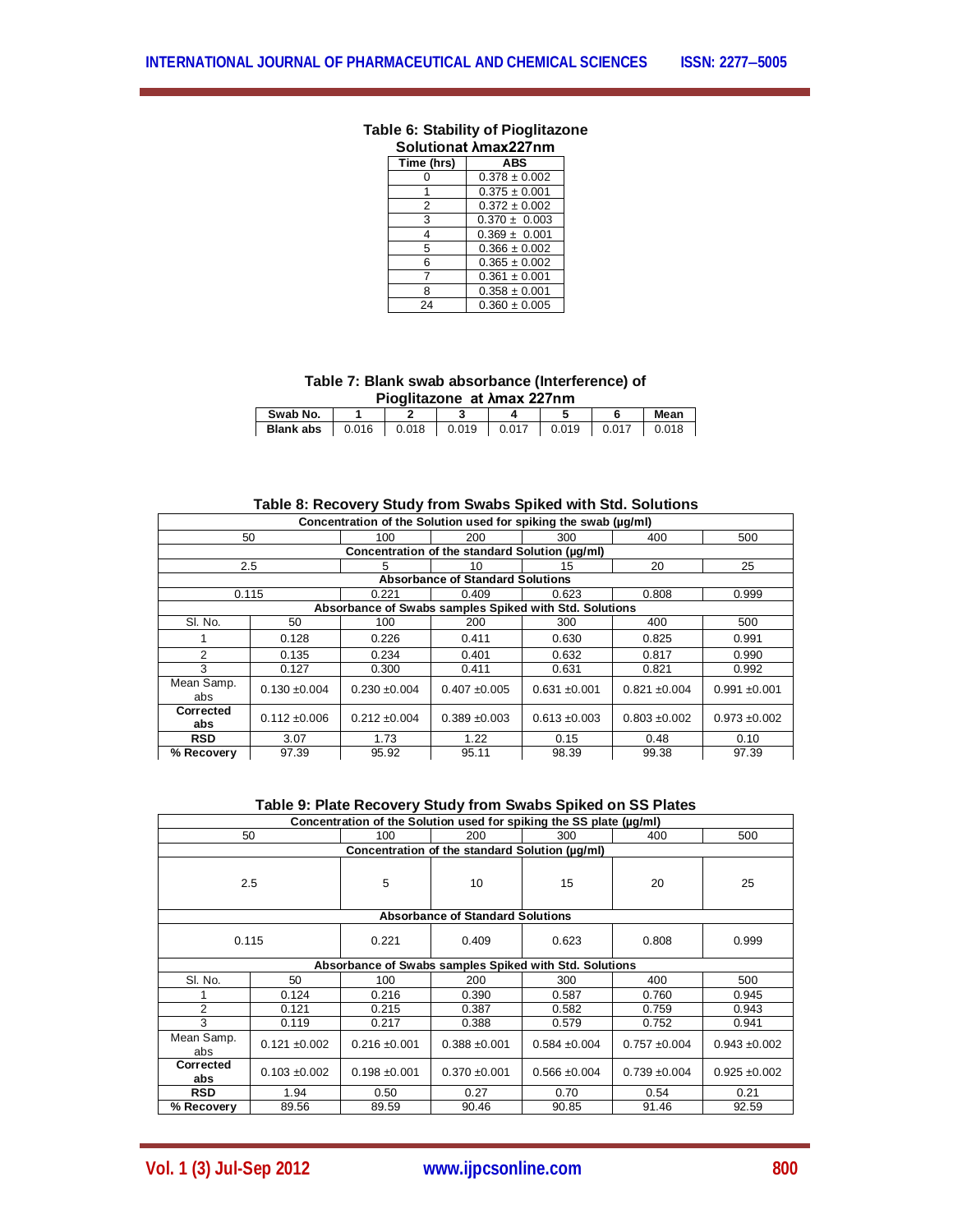| <b>Table TV. NIISE NECOVERY ITOM SO FIALE SPINED WILL SAMPLE</b>    |                 |                                                 |                                                |                   |                   |                 |  |  |
|---------------------------------------------------------------------|-----------------|-------------------------------------------------|------------------------------------------------|-------------------|-------------------|-----------------|--|--|
| Concentration of the Solution used for spiking the SS plate (µg/ml) |                 |                                                 |                                                |                   |                   |                 |  |  |
|                                                                     | 50              | 100                                             | 200                                            | 300               | 400               | 500             |  |  |
|                                                                     |                 |                                                 | Concentration of the standard Solution (ug/ml) |                   |                   |                 |  |  |
|                                                                     | 2.5             |                                                 | 10                                             | 15                | 20                | 25              |  |  |
|                                                                     |                 |                                                 | <b>Absorbance of Standard Solutions</b>        |                   |                   |                 |  |  |
|                                                                     | 0.115           | 0.221                                           | 0.409                                          | 0.623             | 0.808             | 0.999           |  |  |
|                                                                     |                 | Absorbance of Rinse samples with Std. Solutions |                                                |                   |                   |                 |  |  |
| SI. No.                                                             | 50              | 100                                             | 200                                            | 300               | 400               | 500             |  |  |
|                                                                     | 0.100           | 0.200                                           | 0.370                                          | 0.554             | 0.715             | 0.896           |  |  |
| $\mathcal{P}$                                                       | 0.102           | 0.204                                           | 0.375                                          | 0.555             | 0.712             | 0.899           |  |  |
| 3                                                                   | 0.101           | 0.200                                           | 0.365                                          | 0.553             | 0.718             | 0.895           |  |  |
| Mean Samp.<br>abs                                                   | $0.101 + 0.001$ | $0.201 \pm 0.002$                               | $0.370 + 0.005$                                | $0.554 \pm 0.001$ | $0.715 \pm 0.003$ | $0.896 + 0.002$ |  |  |
| <b>RSD</b>                                                          | 0.99            | 0.99                                            | 1.35                                           | 0.18              | 0.41              | 0.22            |  |  |
| % Recovery                                                          | 87.82           | 92.30                                           | 90.95                                          | 88.92             | 88.49             | 89.68           |  |  |

# **Table 10: Rinse Recovery from SS Plate spiked with sample**

**Table 11: Visual Clean Method of Pioglitazone at λmax 227nm**

| Conc.(µg/ml)     | 50                    | 00      | 200     | 300     | 40C     | 500     |
|------------------|-----------------------|---------|---------|---------|---------|---------|
| <b>Inference</b> | visible<br><b>Not</b> | Visible | /isible | /isible | Visible | /isible |

**Table 12: Visual clean criteria**

| Conc.(µg/ml) | 50          | 60          | 70          | 80      | 90      | 100     |
|--------------|-------------|-------------|-------------|---------|---------|---------|
| Inference    | Not visible | Not visible | Not visible | Visible | Visible | Visible |



**Fig. 1: Linearity of Pioglitazone Standard Solution Acceptance criteria:** The regression coefficient found to be greater than 0.98 **Result:** The regression coefficient for linearity of the Pioglitazone working standard solution is found to be 0.998.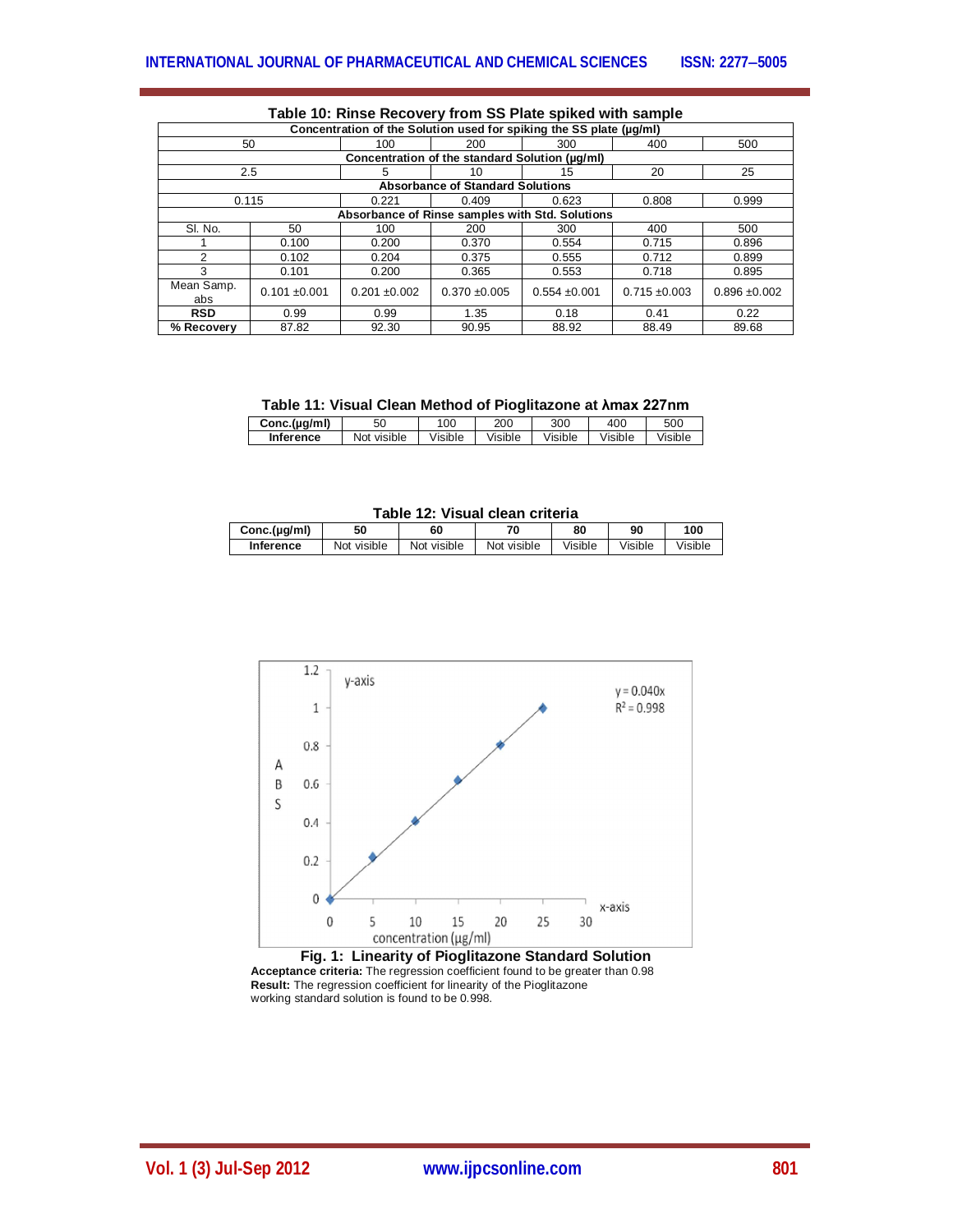

 **Result:** LOD was found to be 0.405µg and LOQ was found to be 1.35µg.



**Fig. 3: recovery study from swabs spiked with std. Solutions: Drug content per swab vs. corrected absorbance graph**



**Vol. 1 (3) Jul-Sep 2012 www.ijpcsonline.com 802**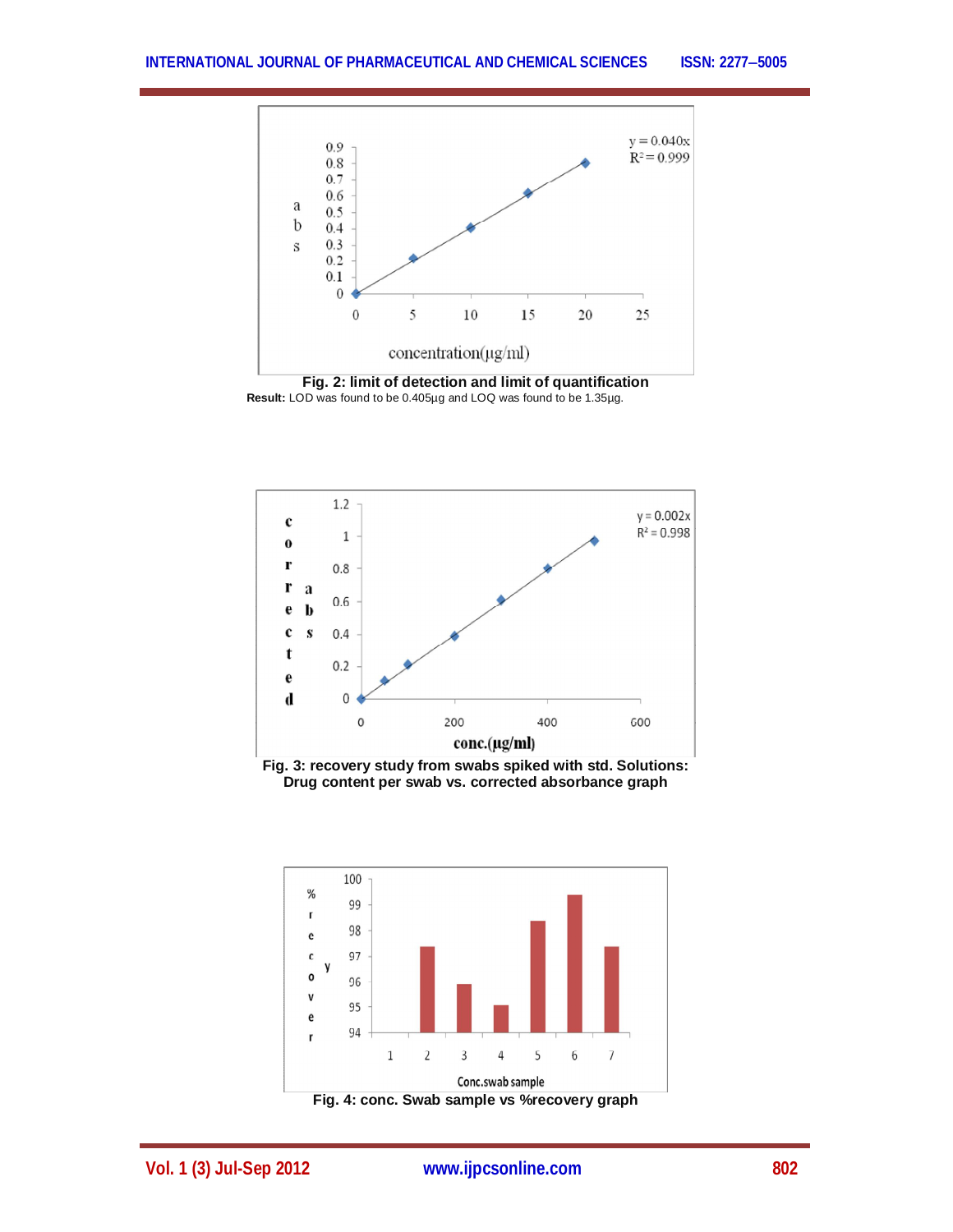

**Conc. Vs corrected absorbance graph**







**Fig. 7: rinse recovery from ss plate spiked with sample: Drug conc. /spiked part VS rinse sample absorbance**